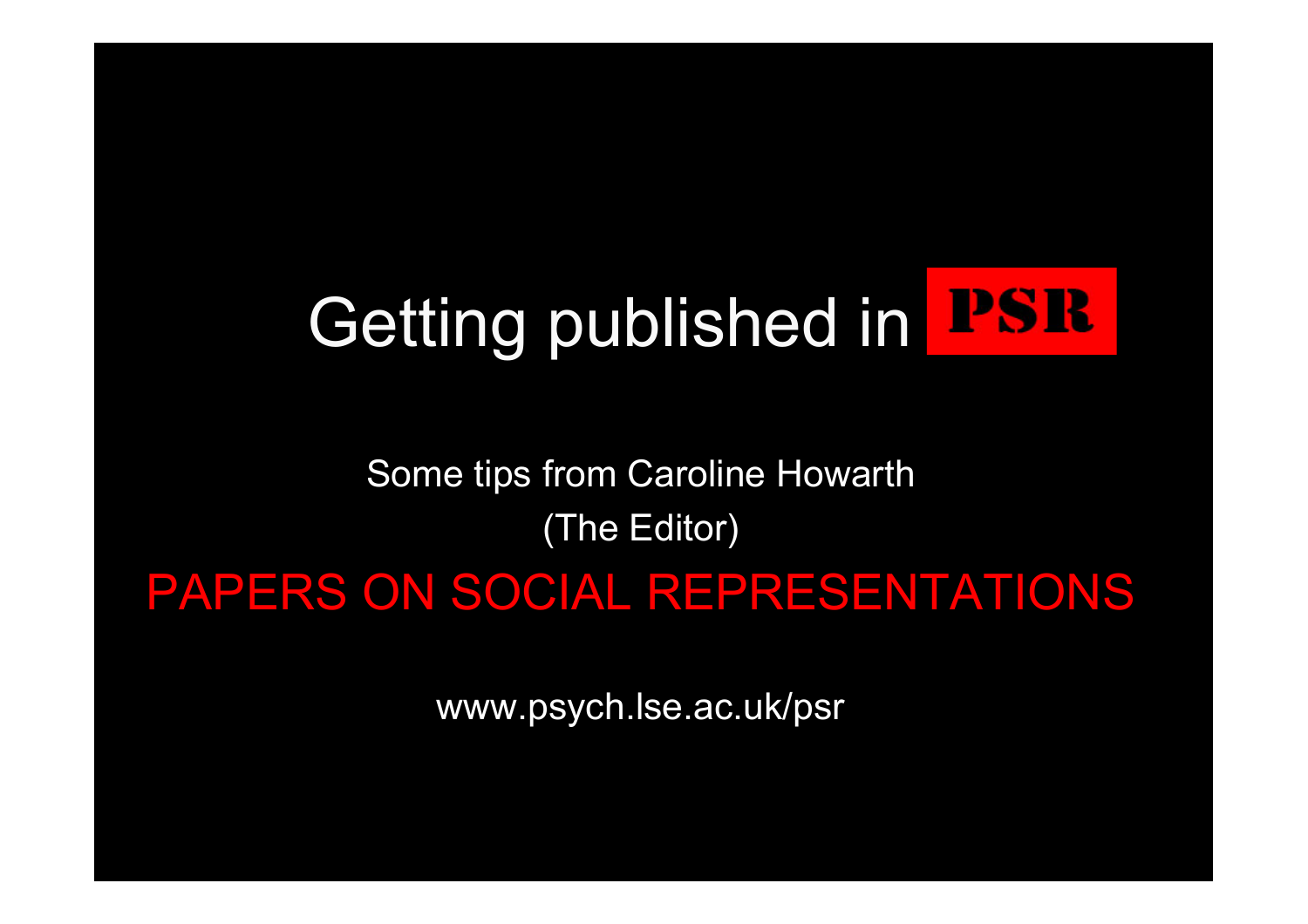

European Social Representations summer-school in San Sebastian,

Caroline Howarth and Serge Moscovici

some years ago!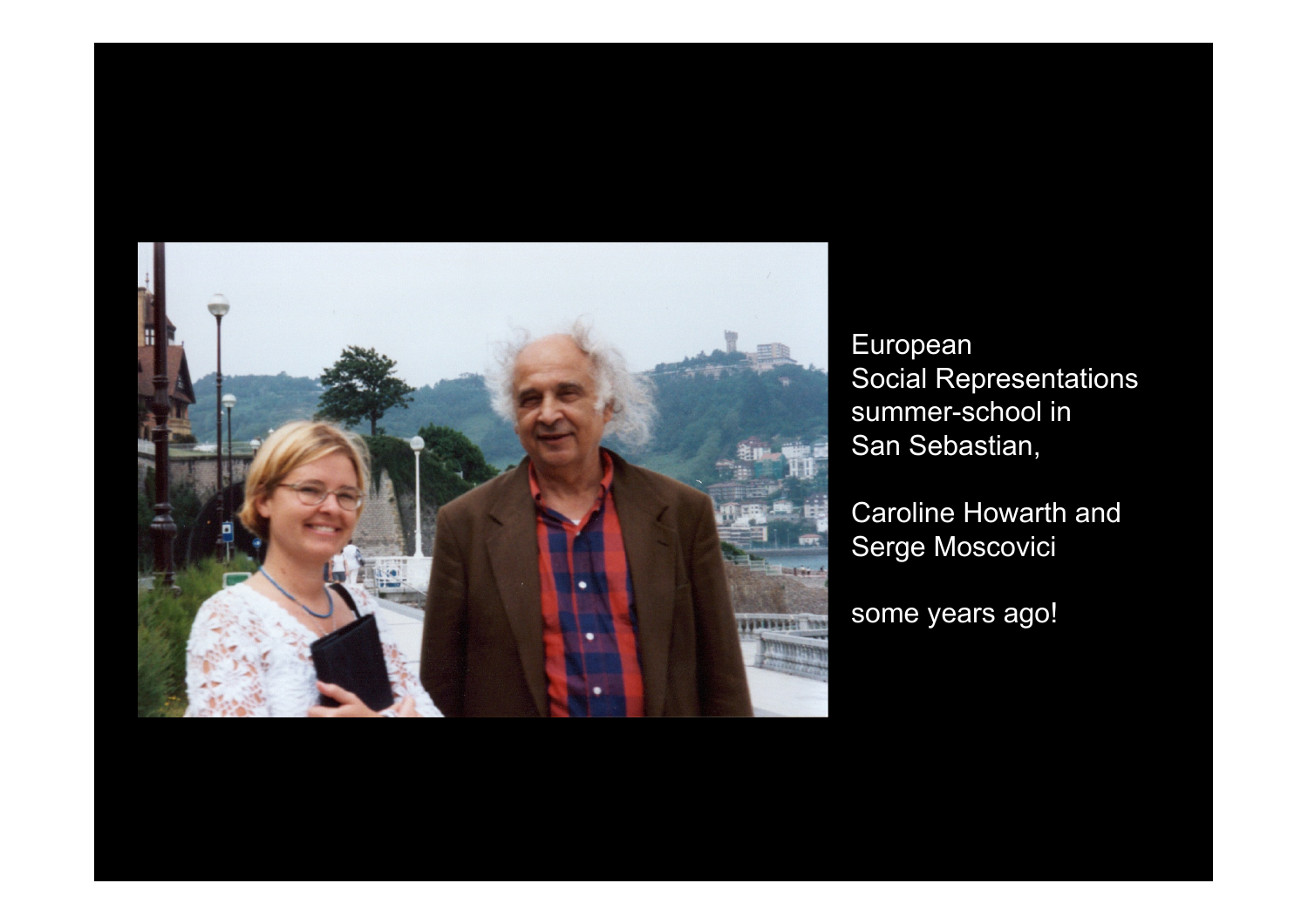## What are the aims of  $PSE$ ?

- Build up an extensive collection of the main ideas and debates on Social Representations to date
- Encourage a more precise understanding of SRT and so advance the quality of discussion and scholarship within SRT
- Invite papers that provoke new ideas and new directions within SR research, as well as build connections in other fields
- Attract students and less established researchers to publish alongside well-known scholars
- Foster a community of scholars, researchers and students working in these areas from around the world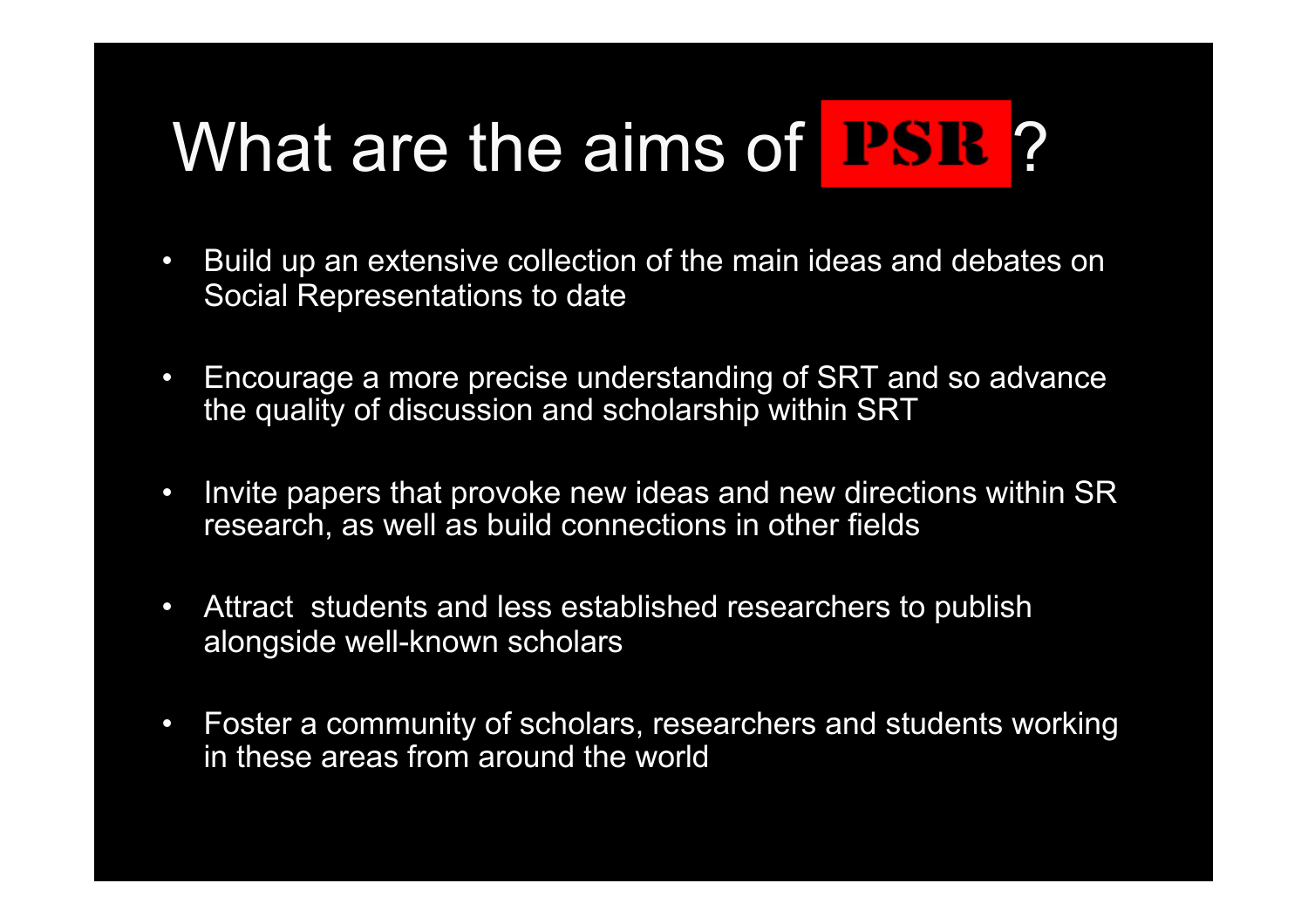Editor: Caroline Howarth, LSE, London Editorial Associate: Gordon Samut, University of Malta Founding Editor: Wolfgang Wagner, JKU, Linz

## **PSR Editorial Board:**

Agnes Allansdottir, Siena Fabrice Buschini, Genève Paula Castro, Lisbõa Annamaria de Rosa, Roma Agustin Echebarría, San Sebastián Juliet Foster, Cambridge George Gaskell, **London** Alex Gilespie, Stirling Eva Green, The Contract Contract Lausanne Nikos Kalampalikis, Kalampalikis, Kalampalikis, Kalendarian kutha kutha kutha kutha kutha kutha kutha kutha ku Nicole Kronberger, Einz James Liu, Nellington Ivana Marková, entre entre London Gail Moloney, **Australia** Emda Orr, Santa Contract and Security and Security and Security and Security and Security and Security and Security and Security and Security and Security and Security and Security and Security and Security and Security an Albert Pepitone, Philadelphia Gina Philogene, New York Ragini Sen, Mumbai Christian Staerklé, **Lausanne** Jorge Vala, Lisbõa Tania Zittoun, Lausanne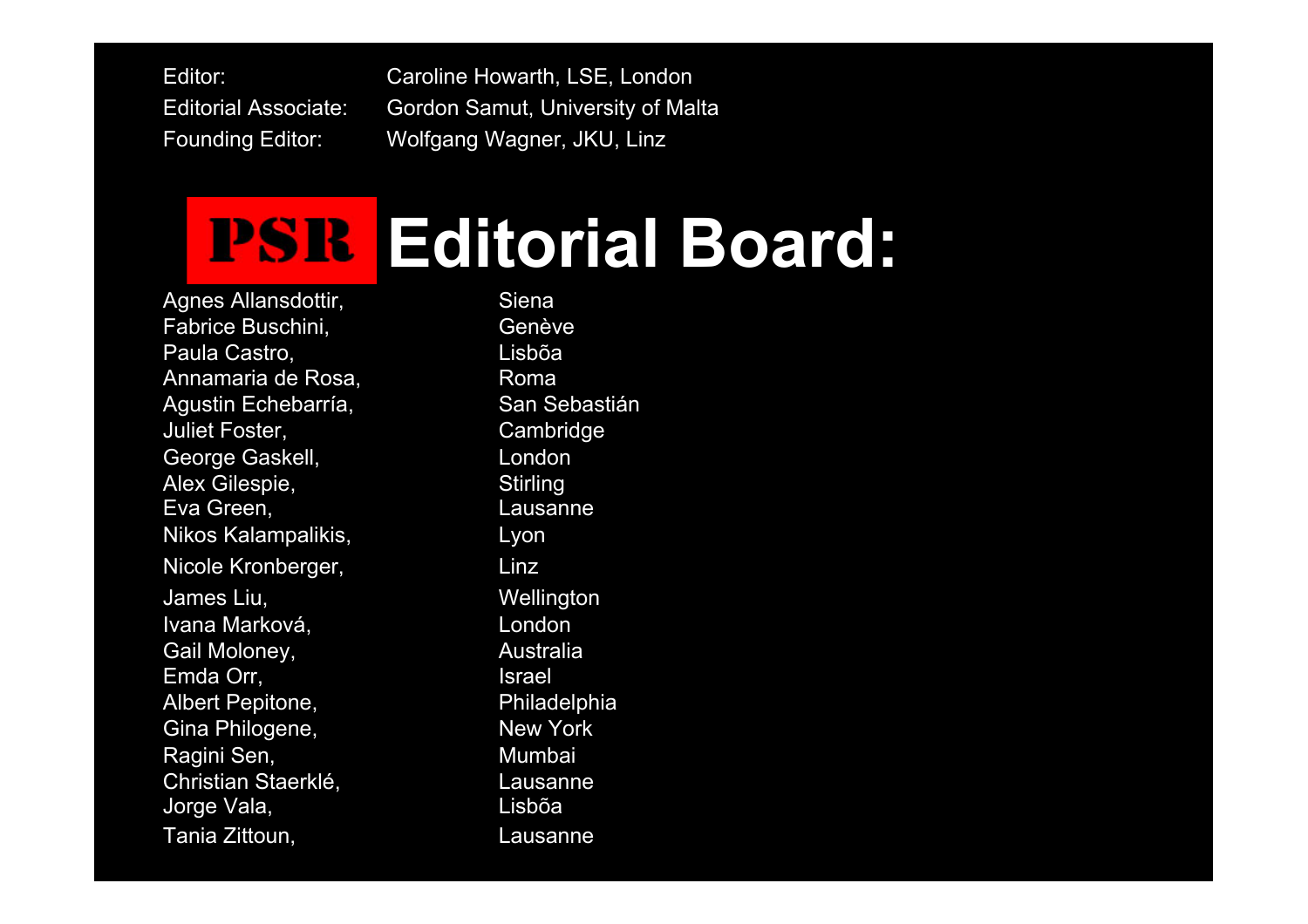### **IPSIR Scientific Advisors and** Former Editors:

Jean-Claude Abric, and Aix-en-Provence Thémis Apostolidis, Aix-en-Provence Angela Arruda, Rio María Auxiliadora Banchs, Caracas Adrian Bangerter, Neuchâtel Felice Carugati, Bologna Xenia Chryssochoou, Athens Alain Clémence. **Lausanne** Willem Doise, **Genève** Gerard Duveen, Cambridge Fran Elejabarrieta, Barcelona Uwe Flick. **Alice Salomon** Denise Jodelet. **Paris** Sandra Jovchelovitch, **London** Marianne Krause, The Chile Lenelis Kruse, The Magen Serge Moscovici, Paris Celso Pereira de Sá, Rio de Janeiro Michel Rouquette, **Paris** Toshio Sugiman, Martin Kyoto José Valencia, Spain

Mario von Cranach, Bern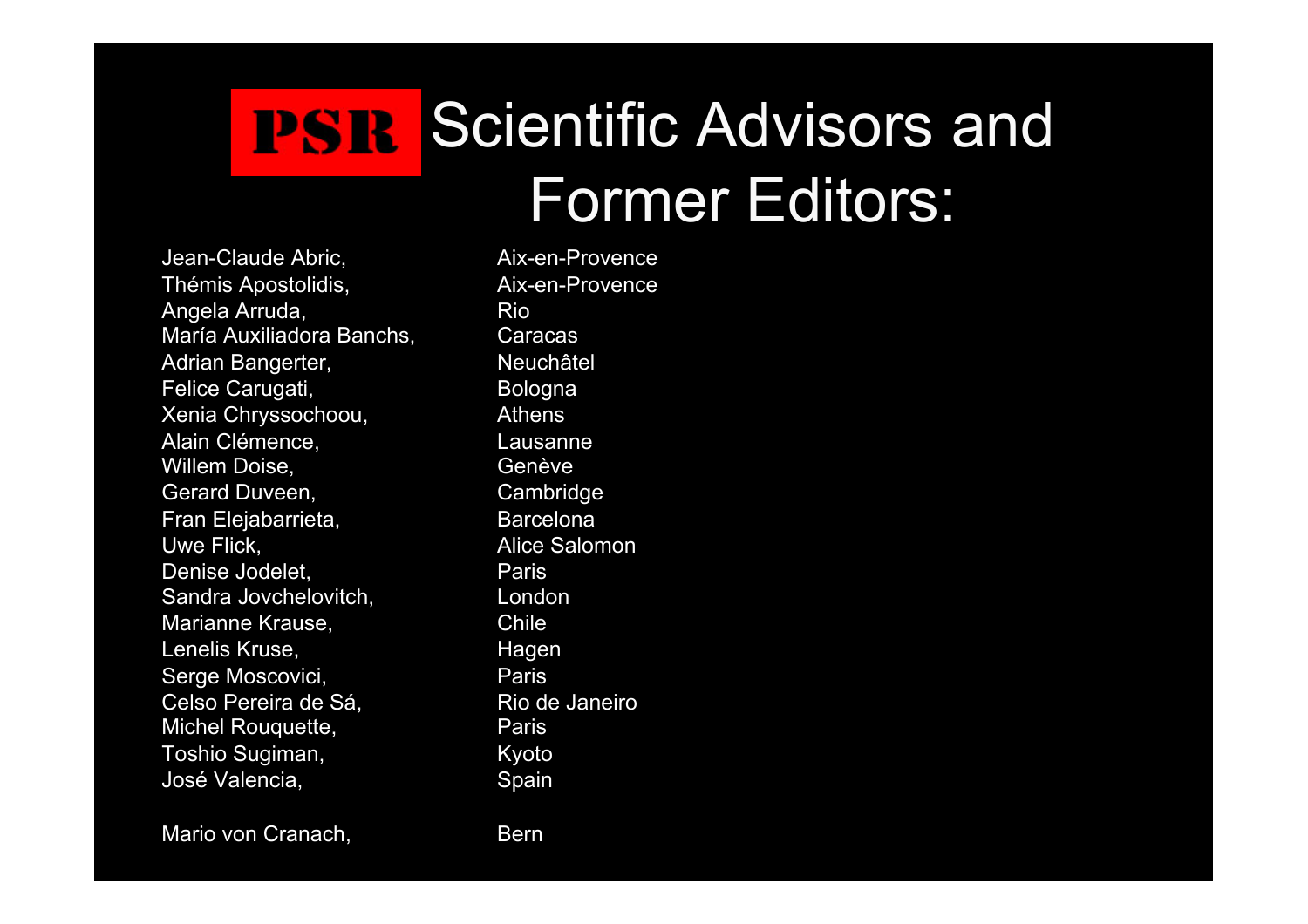### Do all papers need to use SRT?

- All papers MUST be of direct interest to the SR community.
- Some will make explicit use of the theory and work published in SRT.
- Some may be less centrally focussed on SRT but develop connections with related fields as such communication, social constructionism, discourse analysis and various forms of psychology (societal psychology, community psychology, cultural psychology, developmental psychology and political psychology).
- Papers may be related to SRT in terms of:
	- THEORY: submissions may explain, illustrate, critique or even extend theoretical concepts and debates within the field
	- METHODOLOGY: submissions may demonstrate the value of SRT in the practice of research or consider the opportunities and challenges of the approach

**PSR** 

#### AND / OR

– APPLICATION: submissions may discuss empirical studies within a particular field (such as health, economics, science, immigration).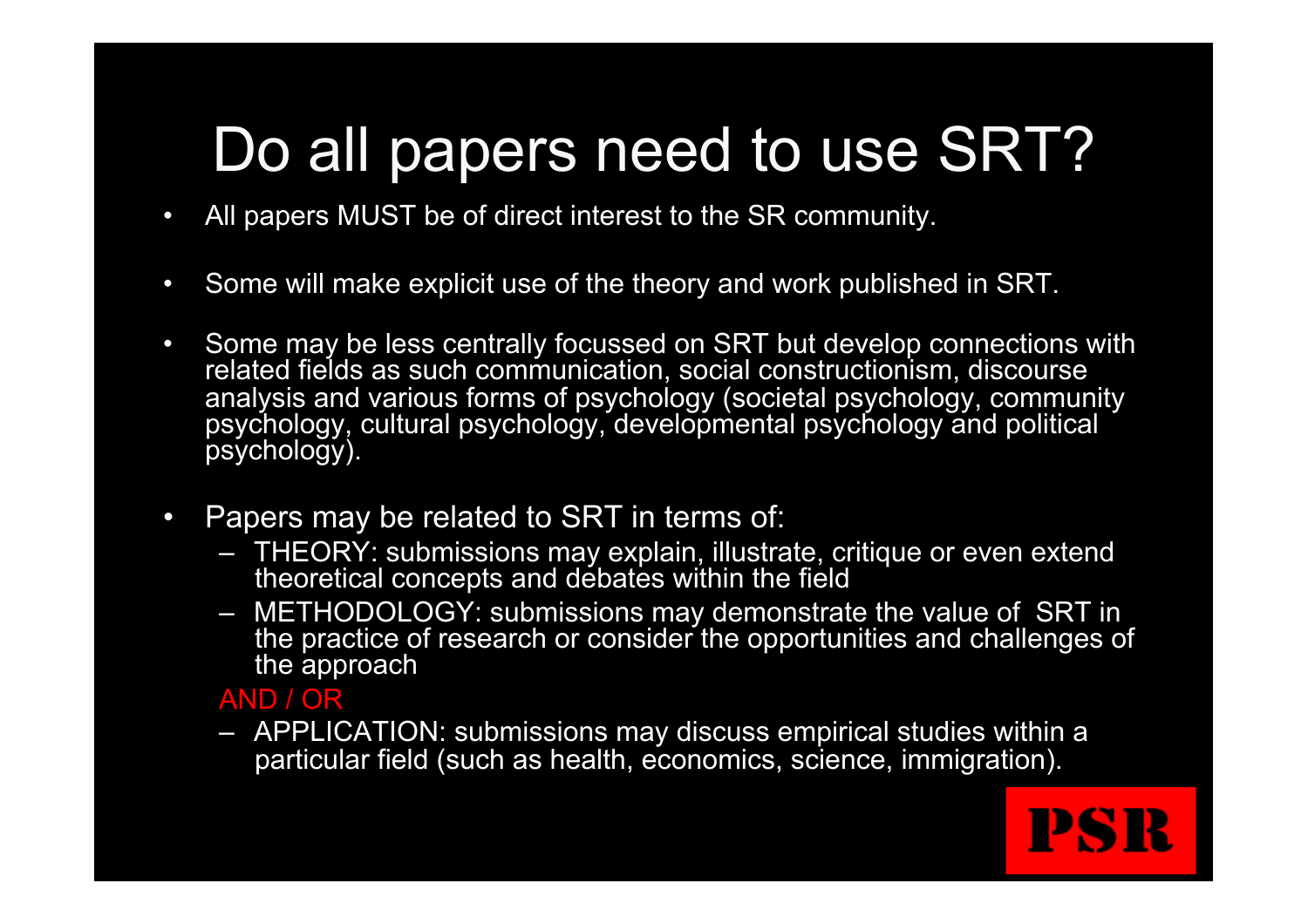### Which parts of my PhD thesis could I turn into a paper for PSR?

- Any:
	- A literature review could be developed into a comprehensive and scholarly review of the topic of your research.
	- You should be illustrating theory and possibly developing an aspect of SRT. This would make an excellent theoretical paper.
	- You may be able to write an interesting paper on the connections between SRT and your methodology or analysis.
	- Your findings: most obviously you can produce an empirical paper of interest to the SR community.

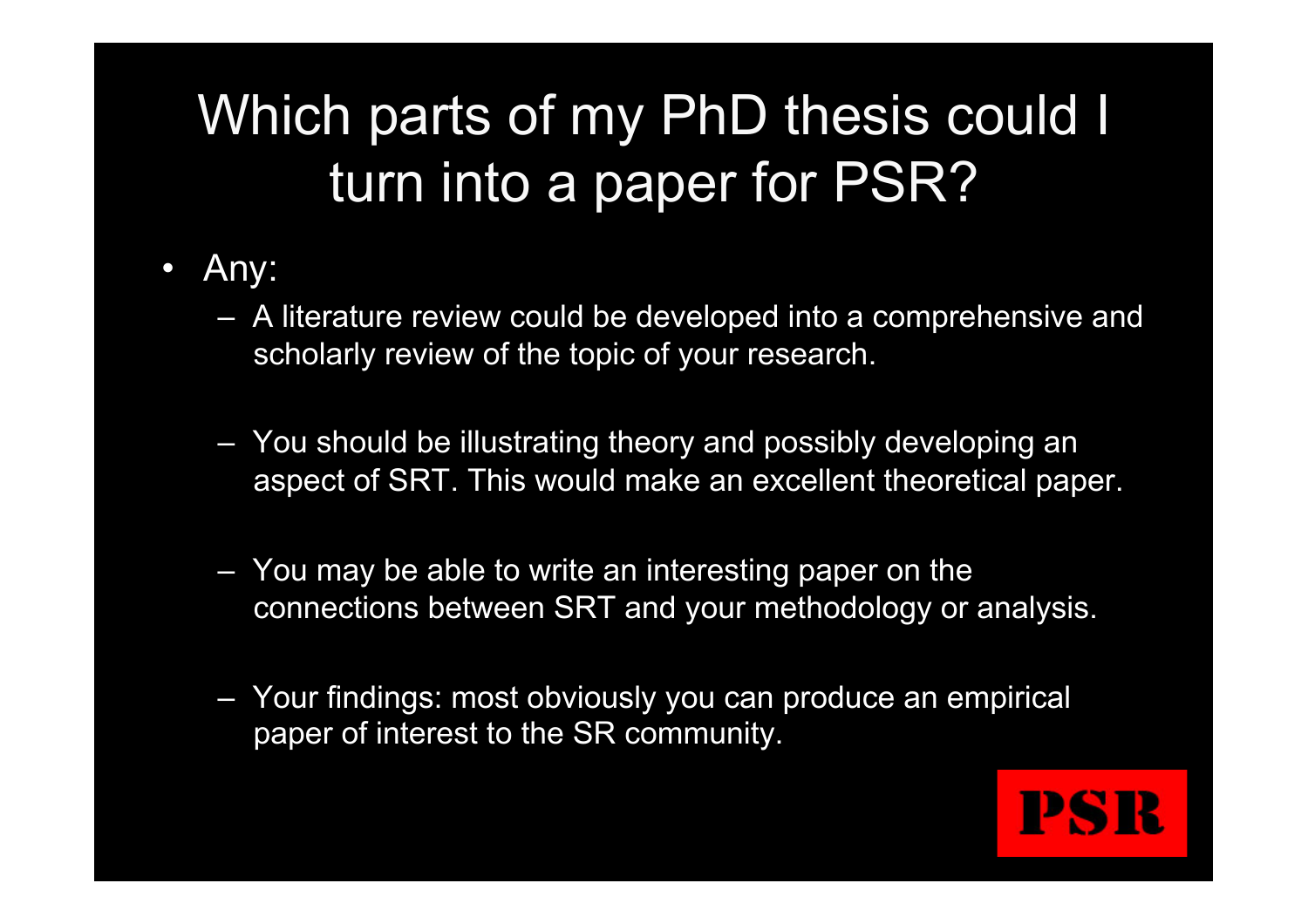### What kind of submission can I make?

- Stand alone paper (submit a paper of relevance to SR community focussing on any topic, using any methodology).
- Commentary (a short paper, max. 3000 words) on a paper *already*  published in PSR in any year
- Book review (submit a review of a key SR text, such as Sugiman, T., Gergen, K., Wagner, W., & Yamada, Y. (Eds.) (2008). *Meaning in Action: Constructions, narratives, and representations)*. Full details on the website.
- Special issue paper. Make sure you look out for calls for special issues and submit before the deadline.

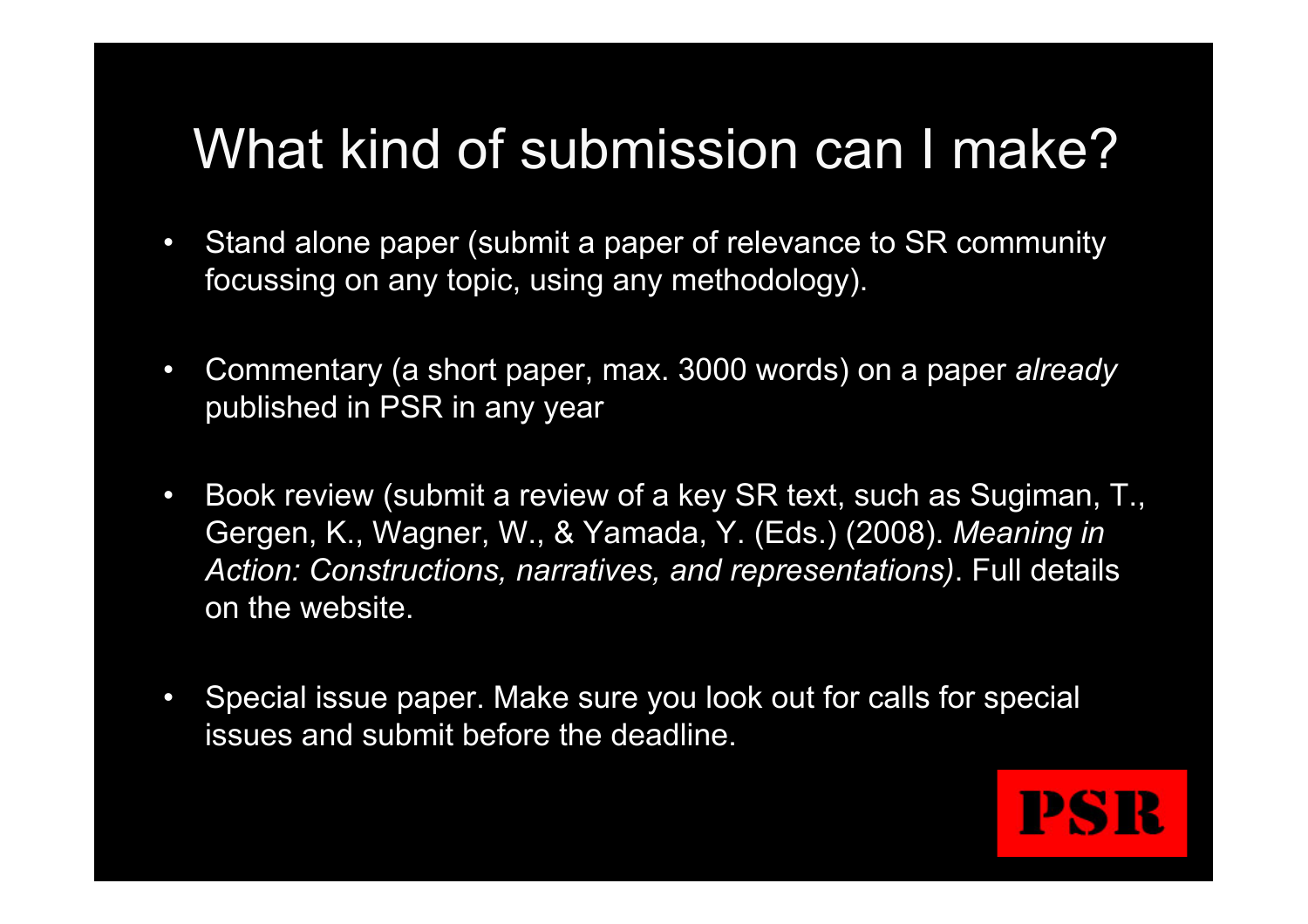### 2010: Volume 2

- Miguel, I., Pires Valentim, J., & Carugati, F. (2010). Intelligence and its development: Social representations and social identities
- Camargo, B., & Wachelke, J. (2010). The study of Social Representation Systems: Relationships Involving Representations on Agings, AIDS and the Body
- Madoglou, A., Melista, A., & Liaris-Hochhaus, S. (2010). Greeks' and Germans' representations of world events: Selective memory and voluntary oblivion.
- Paryente, B., & Orr, E. (2010). Identity representations and intergenerational transmission of values: the case of a religious minority in Israel.
- Bardi, A. (2010). Value Transmission of Religious-Zionists within General Frameworks of Value Transmission and Change: A Commentary on Paryente & Orr.
- Scheidegger, R., & Tüscher, T. (2010). Does orthodoxy of knowledge polarize social anchoring?: Representations of the market as a function of academic major and subjective knowledge in **Economics**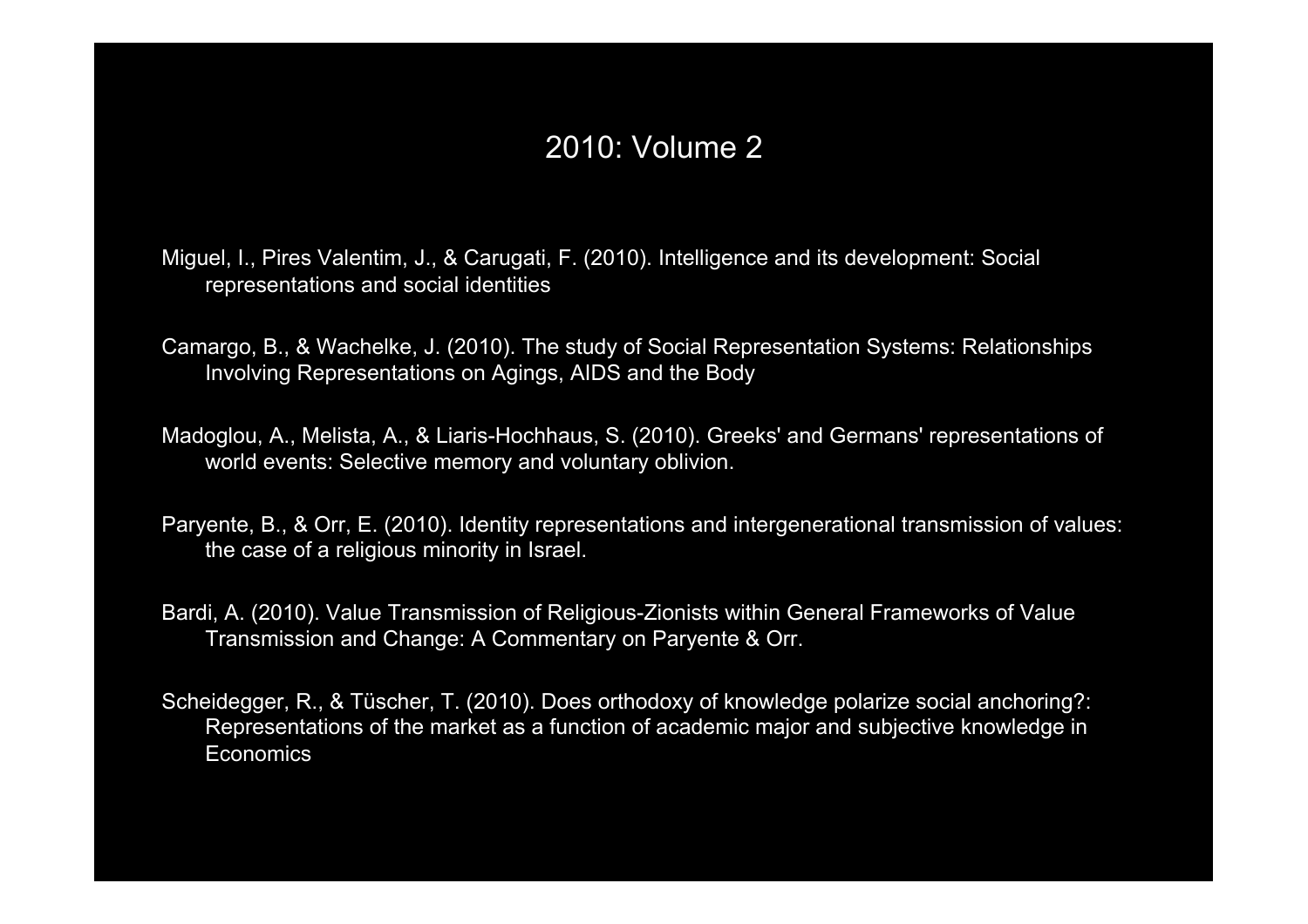### What special issue can I contribute to?

*Published 2009*  SOCIAL REPRESENTATIONS AND SOCIAL IDENTITIES: Inspirations from Gerard Duveen Edited by Caroline Howarth

*Issue due out shortly*  CULTURAL ENCOUNTERS and SOCIAL SOLIDARITY Edited by Gordon Sammut and Alex Gillespie

#### *Planned for 2011:*

50 YEARS OF SOCIAL REPRESENTATIONS: some recommended papers Edited by Caroline Howarth and Nikos Kalampalikis

#### *Planned for 2012:*

COGNITIVE POLYPHASIA Edited by Wolfgang Wagner, Arthi and Claudine Provencher

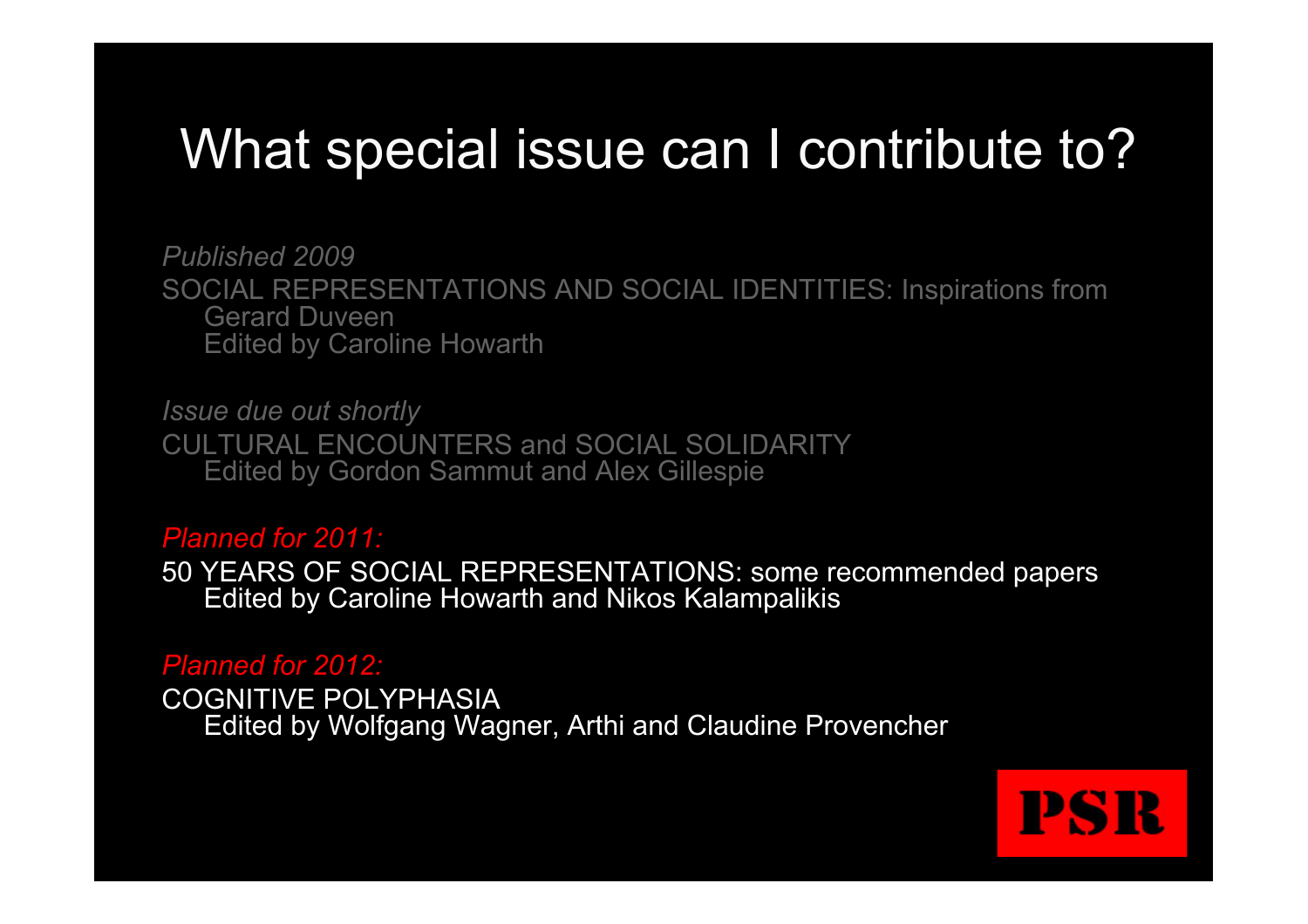### 2010: Special Issue on Social Identities: Inspirations from Gerard Duveen

- Howarth, C. (2010) Editorial introduction: Encouraging debate: The influence of Gerard Duveen
- Moscovici, S. (2010) Let us not forget to think, nor the thinkers!
- Jovchelovitch, S. (2010) From Social Cognition to the Cognition of the Social: Remembering Gerard Duveen
- Marková I. (2010) Gerard Duveen on the epistemology of social representations

Gillespie, A., & Cornish, F. (2010) What can be said? Identity as a constraint on knowledge production

- Breakwell, G. (2010) Resisting Representations and Identity Processes
- Lloyd, B. (2010) Gender Identities and Education: Serendipity in Social Research
- Howarth, C. (2010) Revisiting Gender Identities and Education: Notes for a Social Psychology of Resistant Identities in Modern Cultures
- Sammut, G. (2010) Points of View and the reconciliation of Identity Oppositions: examples from the Maltese in Britain
- Andersén, A. (2010) Social Representations and Social Identity in Swedish Folk High Schools: an application of Duveen and Lloyd
- Wagoner, B. (2010) Existential reflections on identity: Gerard in his final year of life
- Renedo, A. (2010) Polyphony and Polyphasia in Self and Knowledge
- Phelps, J.M., & Nadim, M. (2010) Ideology and agency in ethnic identity negotiation of immigrant youth
- Andreouli, E. (2010) Identity, Positioning and Self-Other Relations
- Psaltis, C. (2010) Commentary: On the inertia of social representations
- Moloney, G. (2010) Acknowledging Gerard. Articulating social representations and identity through process and content: the resettlement of refugees in regional Australia
- Jodelet, D. (2010) Notes for a late dialogue
- Castorina, J.A. (2010) The ontogenesis of social representations: A dialectical perspective

Leman, P. (2010) Commentary: Social Psychology and Developmental Psychology: Conversation or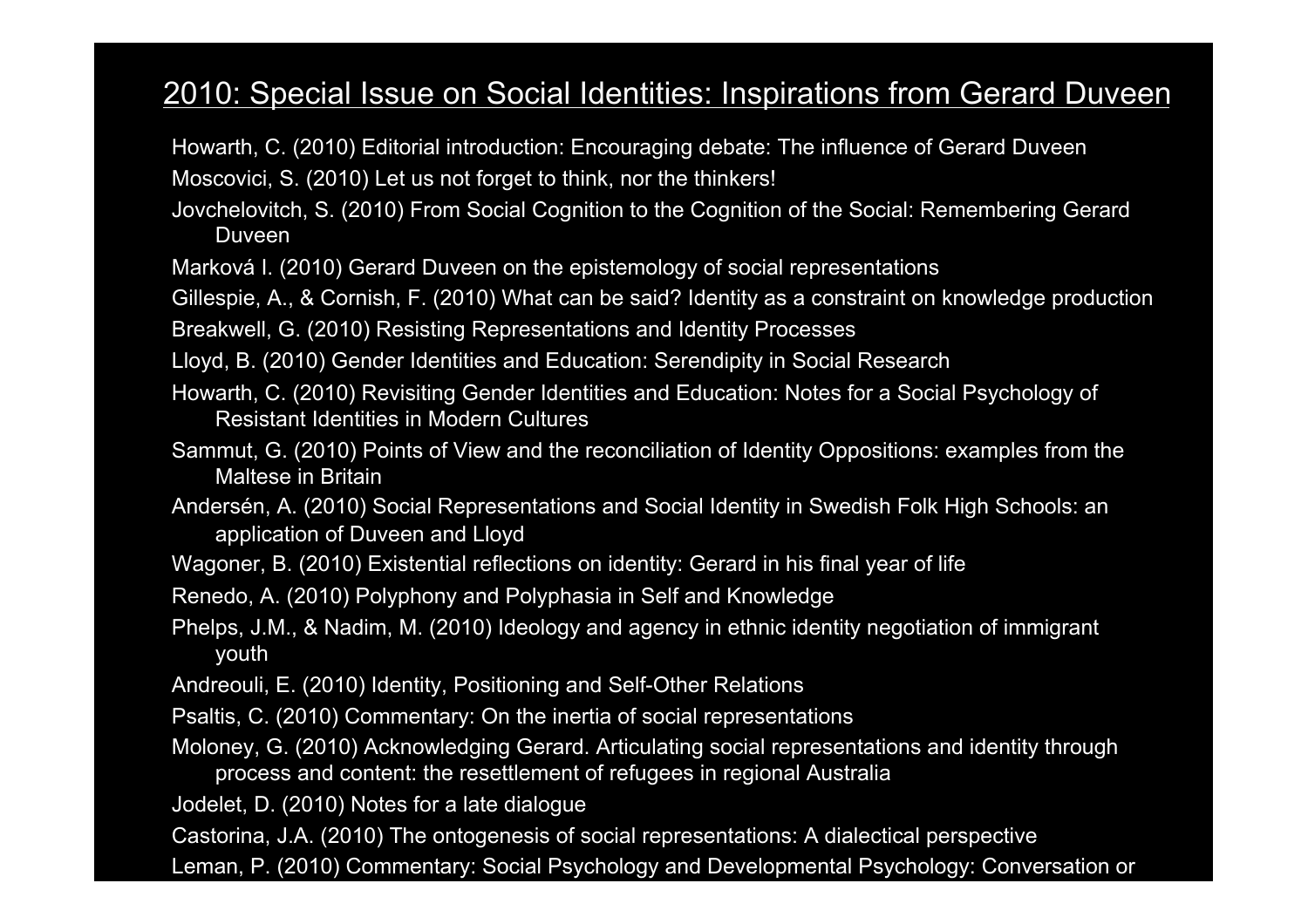## Is PSR for students or for established scholars?

### • BOTH

- Through a very thorough review process we assist those new to publishing develop papers to a good standard. It is common that students' first papers need some revision – and we are able to provide detailed and constructive feedback on first submissions.
- We continue to attract the major players such as Serge Moscovici and Denise Jodelet (both published papers in 2010), and others around the world.
- Established scholars also play a very important role in providing insightful reviews and commentaries on papers. Again, this is of great value to those with less experience of publication.

**PSR**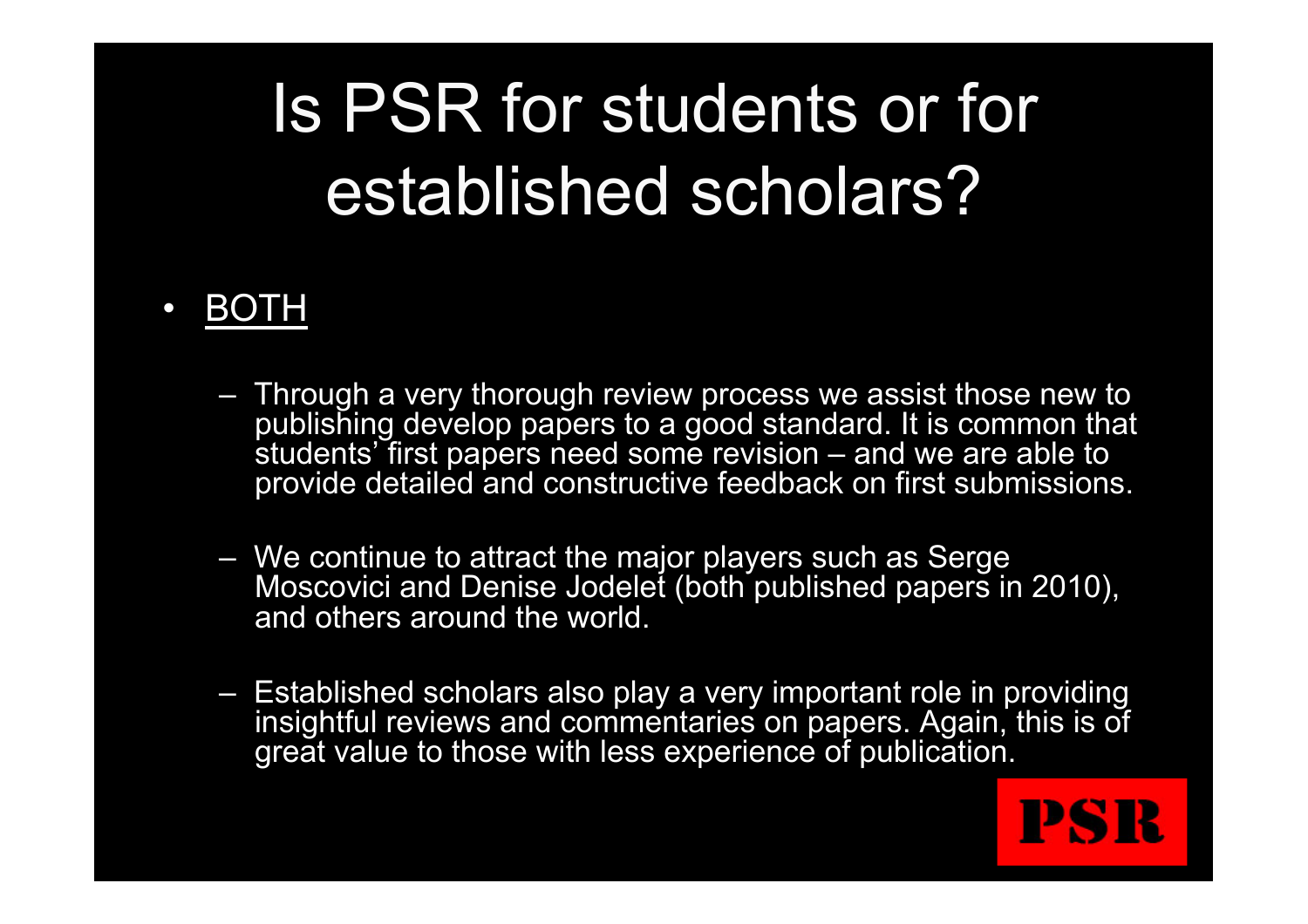### How do I format papers?

- Full papers should be between 3000 and 7000 words.
- There must be a title, abstract, full paper (with headers if desired) and references.
- Figures, tables and images may be included.
- For further details please see: http://www.psych.lse.ac.uk/psr/

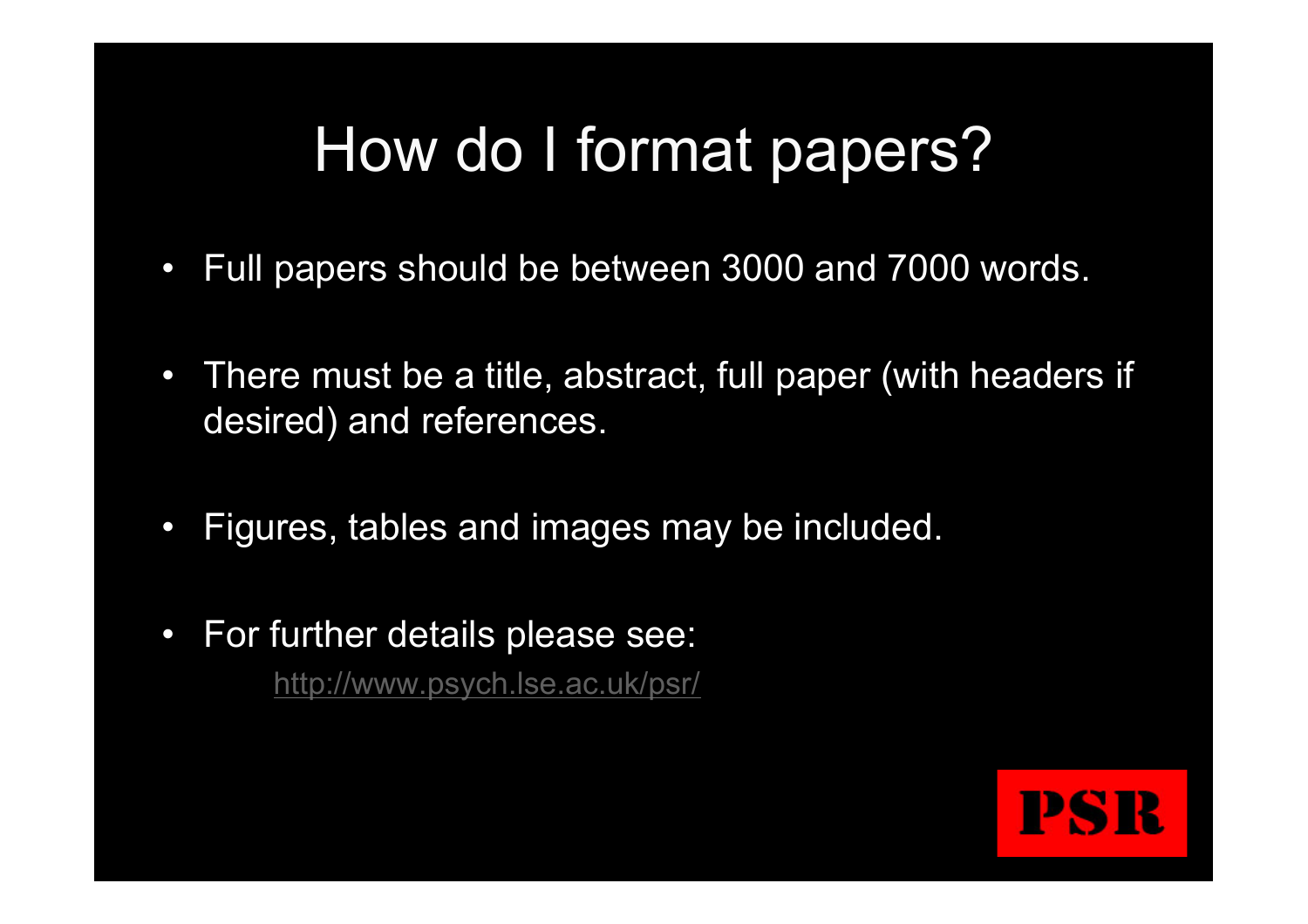## What language can I submit in?

- At the moment PSR only accepts papers in English
	- PSR has no funds and so cannot pay for translation.
	- Authors have found creative solutions to this, such as worked with a translator or co-author.
	- Please contact The Editor if you need further advice.
	- An exception to this is *may be*:

2011 Special Issue:

50 years of Social Representations Theory:

- some recommended papers<br>We *may* include English translations of some key papers and commentaries.
- *Look out for the call for papers.*

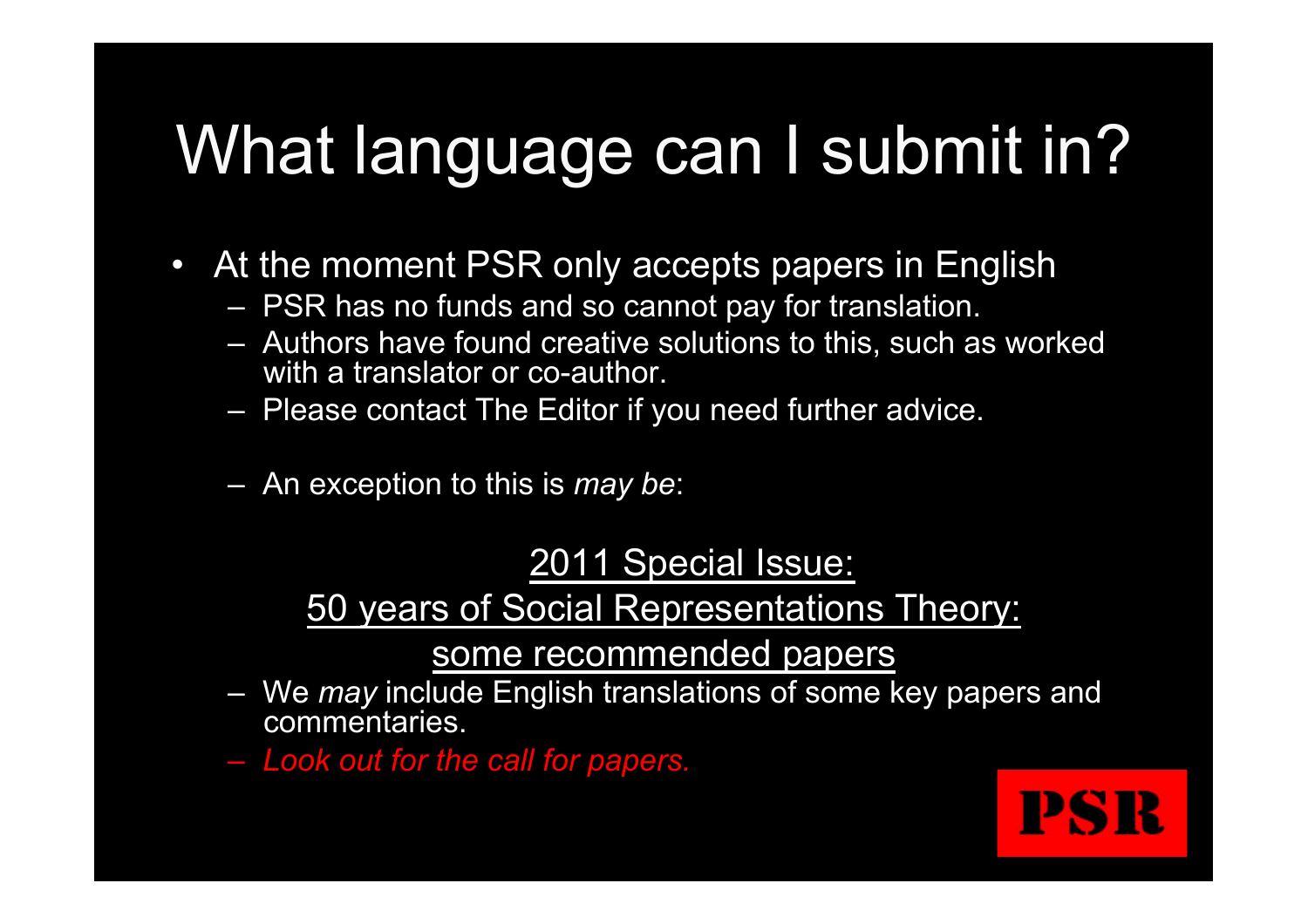## How will my paper be reviewed?

• All submissions are read by at least two reviewers as well as by one of the Editors. Reviewers are asked to comment on the following:

#### Conformity to the journal's scope

Does this paper engage with the literature on Social Representations in ways that exemplify, expand or critique aspects of the theory?

Will the paper be of interest to the Social Representations readership and stimulate interest and discussion?

#### Originality and scholarly contribution

Does the paper develop new insight into existing conceptual debates, methodological conventions or a field of study?

Is there little original but some other contribution in the paper that is of value (such a scholarly review of existing material)?

#### Clarity and style of writing

Is the paper well-structured and is it easy to follow the argument? Is it well-written and accessible to an international range of readers?

#### Methodology and analysis (if an empirical paper)

Is the methodology suitable for the research problem? Is the design and method of analysis explained clearly? Are limitations properly considered?

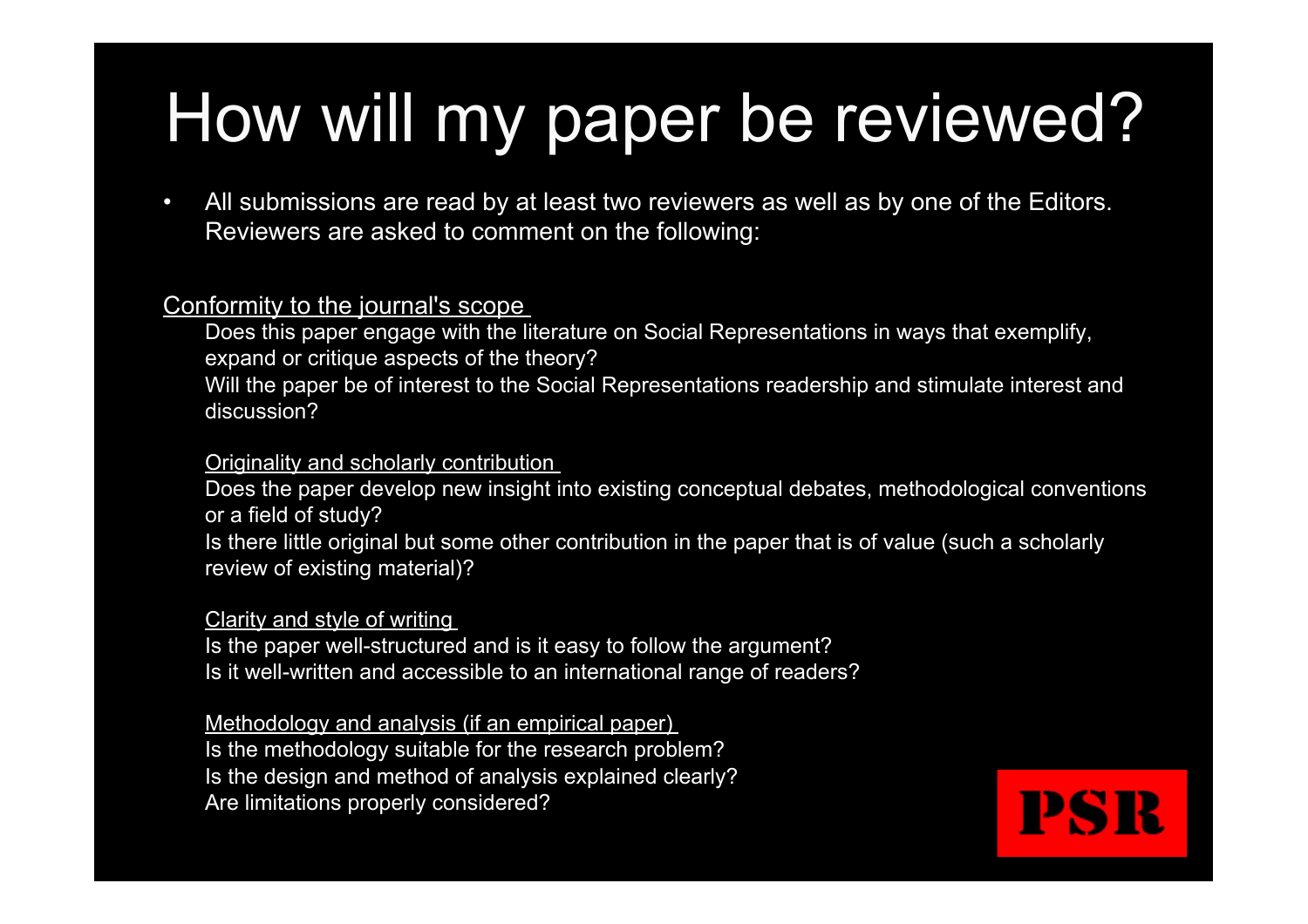## Any other advice?

- Be familiar with PSR papers and other important works published on SRT.
- Do not simply present a summary of previously published works. You need to say something original, insightful or thought-provoking.
- Write about something you know the SR community are interested in. You do not only want to publish your work: you want people to remember it and cite it.
- Papers must be your own work; they must not be previously published elsewhere and they must not be under consideration for publication elsewhere.

(Please see copyright agreement on the website.)

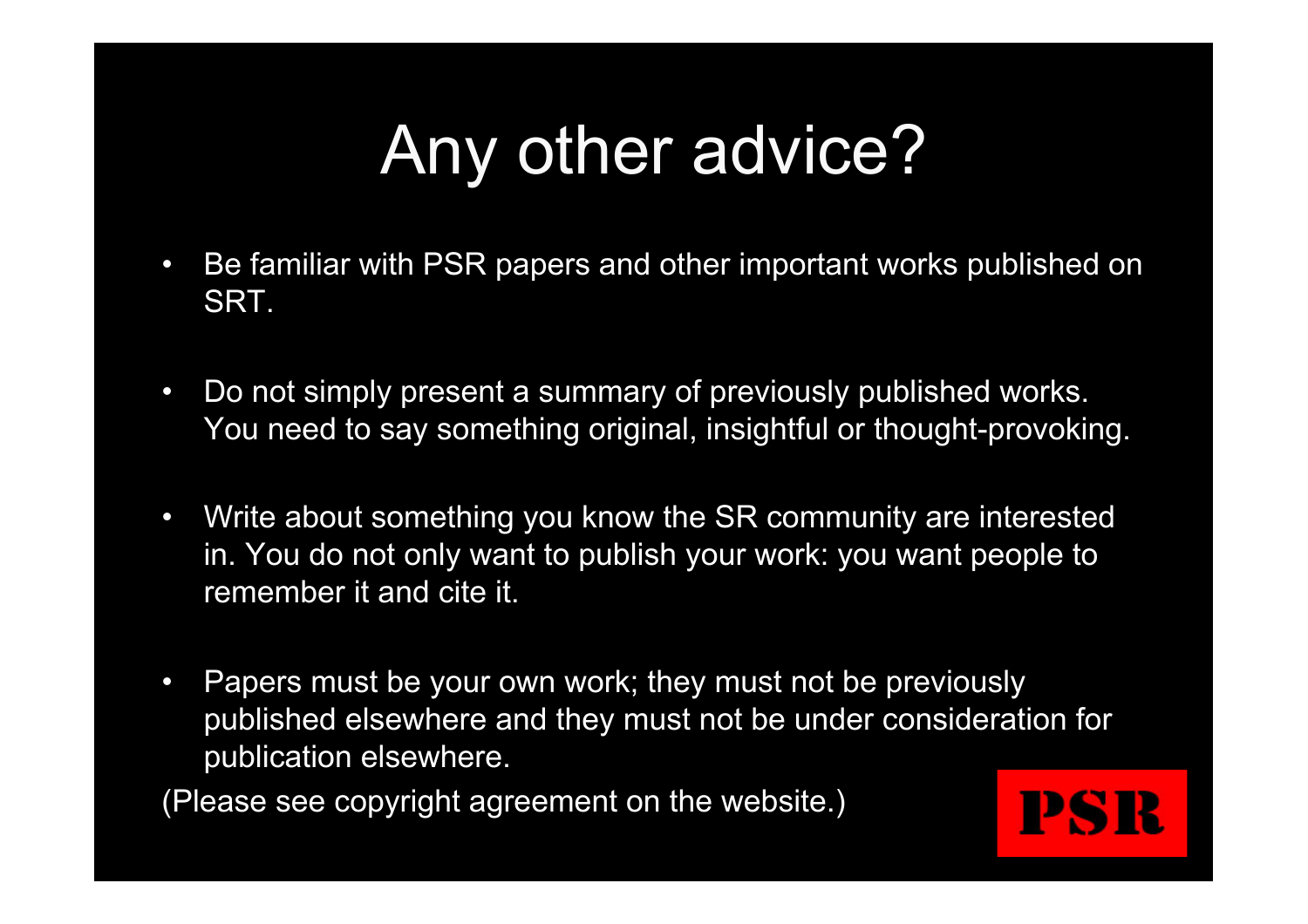## Get involved!

- Join the PSR mailing list (at www.psych.lse.ac.uk/psr )
- Here you will hear about calls for papers, new PSR issues on the web, conferences and workshops in the field and so forth.
- People may use this to set up discussions about work on a particular aspect of SRT.